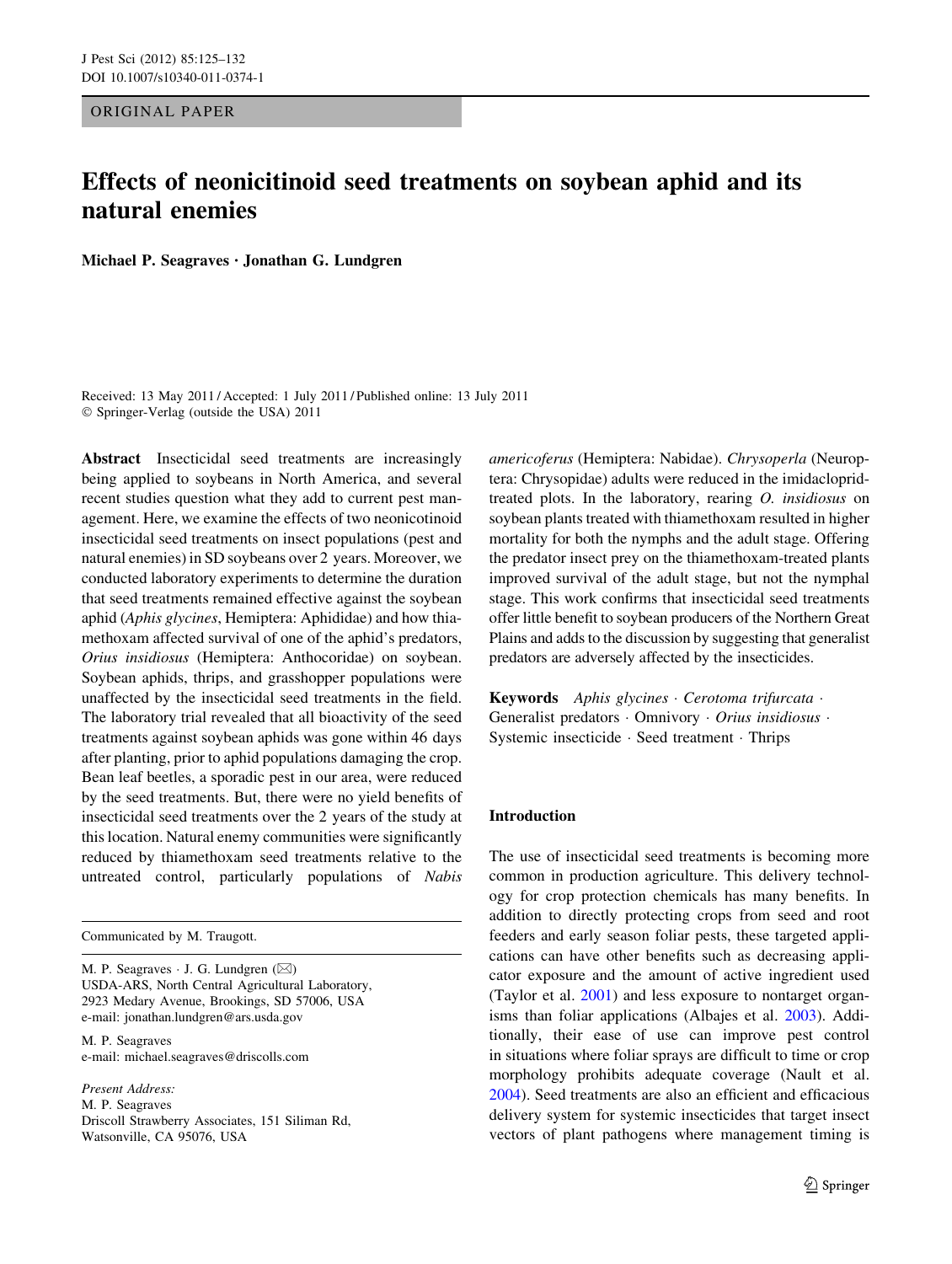essential and difficult (Bradshaw et al. [2008](#page-7-0); Strausbaugh et al. [2010\)](#page-7-0). These benefits, along with the emergence of the neonicitinoid insecticide class, have led to an increase in this techonology's use in row crops (Elbert et al. [2008](#page-7-0); Gore et al. [2010\)](#page-7-0).

The application of a broad-spectrum systemic insecticide can also have undesired effects. Like other preventative pest control technologies (e.g., transgenics), seed treatments do not always fit comfortably into the traditional integrated pest management (IPM) framework (Hutchins [2010\)](#page-7-0). Producers incur a control cost prior to the manifestation of pest pressure, and this cost is not recouped with higher yield if economically damaging populations of herbivores do not occur prior to loss of bioactivity. Additionally, seed treatments may pose risk to beneficial species, such as ground and foliage dwelling predators (Al-Deeb et al. [2001;](#page-7-0) Mullin et al. [2005](#page-7-0); Moser and Obrycki [2009](#page-7-0)) and pollinators (Girolami et al. [2009](#page-7-0)).

Insecticidal seed treatments on soybeans have recently come under scrutiny by the entomological community in the United States. Insecticidal seed treatments are currently widely applied to soybeans with claims of yield improvements for producers. Independent studies on the use of insecticidal seed treatments have revealed either no yield benefits (McCornack and Ragsdale [2006;](#page-7-0) Cox et al. [2008](#page-7-0); Ohnesorg et al. [2009\)](#page-7-0) or profit benefits below those that can be gained using treatment thresholds and foliar-applied insecticides (McCornack and Ragsdale [2006](#page-7-0); Johnson et al. [2009\)](#page-7-0). These studies have given particular attention to the key economic pest of soybeans, soybean aphid Aphis glycines Matsumura (Hemiptera: Aphididae), but the majority also examine yields, which incorporate the entire pest community. Some work suggests that the sporadic pest, bean leaf beetle Cerotoma trifurcata (Förster) (Coleoptera: Chrysomelidae), may be reduced by insecticidal seed treatments under some circumstances (Johnson et al. [2008](#page-7-0)). The goal of the current 2-year field study was to examine the effects of imidacloprid and thiamethoxam seed treatments on pest and beneficial insect populations and soybean performance, and to direct laboratory experiments at explaining the bioactivity of seed treatments against key pests and natural enemies. Specifically, the latter laboratory assay focused on Orius insidiosus, one of the key predators of soybean aphids in North America (Desneux et al. [2006](#page-7-0); Harwood et al. [2007\)](#page-7-0), that is also omnivorous to some degree on plant tissues (Lundgren et al. [2008;](#page-7-0) Seagraves and Lundgren [2010\)](#page-7-0) and could thus directly ingest the systemic insecticides.

# **Methods**

## Field study

Soybean (v'A 1702') was planted on 15 May 2009 and 27 May 2010 in 76.2 cm rows at a population of 465,000 per ha. Average planting date for east central SD generally falls between May 5 and 25. Plots were 5.33 by 7.62 m and separated by 6.1 m of bare cultivated ground. In each year, three treatments  $(n = 4$  replicates each) were arranged in a randomized complete block design. These treatments were an untreated control, an imidacloprid seed treatment (Gaucho 480FS, Gustafson LLC, Dallas, TX) applied at a rate of 62.5 g a.i./100 kg of seed, or a thiamethoxam (Cruiser 5FS, Syngenta Crop Protection, Greensboro, NC) seed treatment applied at a rate of 50 g a.i./100 kg seed. The study was conducted at the Eastern South Dakota Soil and Water Research Farm near Brookings, SD (44.35, -96.81, latitude, longitude); the soil type was a Barnes loam with nearly level topography.

Beginning on 16 June 2009 and 22 June 2010, yellow sticky cards (7.62  $\times$  12.7 cm; Great Lakes IPM, Vestaburg, MI) were placed just above the plant canopy on bamboo stakes at two randomly selected locations at least 1 m from the plot edge. Trapping continued until 12 August 2009 and 1 September 2010. Cards were removed approximately 7 days after placement, and new cards were placed in different random locations within the plot. Cards were wrapped in clear plastic and stored at  $-20^{\circ}$ C until thrips (Thysanoptera: Thripidae) could be counted microscopically. The number of thrips collected during each sample period was standardized per card per day, and the sum of those means among treatments compared with an ANOVA (with treatment, sample year, and their interaction as parameters).

The numbers of soybean aphids on randomly selected whole soybean plants were counted approximately weekly from 16 June 2009 and 22 June 2010 (V1–V2 growth stage) until aphid numbers exceeded the economic injury level of 674 aphids per plant (Ragsdale et al. [2007\)](#page-7-0) or leaf senescence. Twenty plants per plot were examined when 0–80% of plants were infested, ten plants when 81–99% were infested, and five plants at 100% infestation. Aphids per plant were square root transformed (to fulfill the assumptions of ANOVA), and treatments were compared with a repeated measures ANOVA. Ryan-Einot-Gabriel-Welsch tests were used to separate treatment means on dates with a significant treatment effect (SAS Institute, Cary, NC, USA, 27513). Aphid days were calculated for each experimental unit using the formula (Ruppel [1983\)](#page-7-0):

<sup>(</sup>Aphids per plant on previous sample date  $+$  Aphids per plant on current sample date)/

 $2 \times$  number of days between sampling dates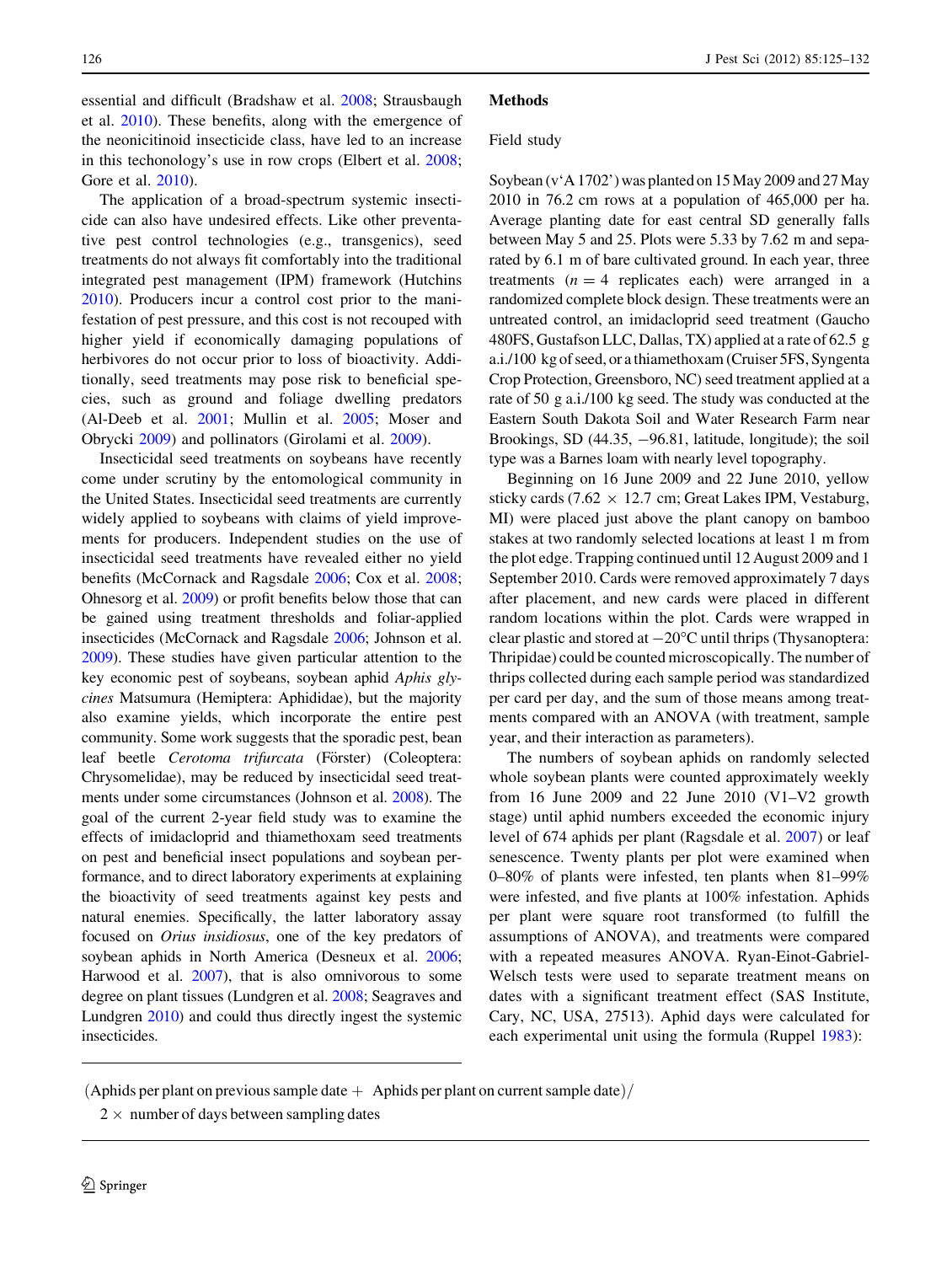Cumulative aphid days were generated by summing the aphid days in each experimental unit over the growing season. Sums per plot were compared using an ANOVA with treatment, year, and treatment  $\times$  year as parameters.

In addition to thrips and soybean aphids, predators and other herbivores of interest were monitored in each treatment. Each plot was sampled using a 38-cm diameter net with two 15-sweep samples on the days when aphids were sampled. Insects in the sweeps were emptied onto a ground cloth, counted, and released back into the plot. Seasonal counts of predatory arthropods and herbivores (species presented in Table [4\)](#page-4-0) were summed within a plot across all sampling dates and compared using an ANOVA with treatment, year, and an interaction term as parameters.

Yields were assessed using the harvest from three 7.62 m two-row samples from each plot. Samples were collected with a combine and were weighed. Subsamples were isolated, and percent moisture was determined with a grain moisture tester (DICKEY-john Corporation, Auburn, IL). Kilograms per ha were determined, and treatment means were compared using ANOVA with treatment, year, and an interaction as parameters. Oil and protein contents and dry matter percentages were determined from each subsample using a near infrared spectrometer (Foss North America, Eden Prairie, MN). Arcsine square root transformed percentages were compared using separate ANOVAs with year and treatment as main factors.

## Bioactivity of insecticides against aphids

The seasonal bioactivity of field-collected soybean vegetation from plants treated with the insecticidal seed treatments was evaluated against soybean aphids in the laboratory in 2009 using methods similar to those employed by McCornack and Ragsdale ([2006\)](#page-7-0). In each trial, three randomly selected soybean plants were carefully uprooted from each plot ( $N = 36$ , 12 per treatment). These insect-free plants were immediately taken to the laboratory, and the youngest fully expanded trifoliate (except on 22 July when the 4th node was used) was removed with a razor and placed in a 15-ml glass test tube with water, which was then sealed around the stem using Parafilm and placed in a 0.71-l plastic cup (15 cm deep, 10.5 cm top diam., 6 cm bottom diam; Solo Cup Company, Urbana, IL). Ten soybean aphids from a laboratory culture (originating from a collection near Brookings, SD in 2008) were placed on the foliage using a camel hair paintbrush, and survival was confirmed prior to the assay. Each cup was sealed with plastic wrap, and cups were placed in an environmental chamber with conditions of  $25^{\circ}$ C,  $50\%$ relative humidity, and 14:10 h (light/dark). The number of aphids surviving in each unit was recorded after 7 days.

Aphids were considered alive if they reacted with motion when prodded with a sharp needle. For each assay date, aphid counts were square root transformed and treatment means compared using ANOVA with a Ryan-Einot-Gabriel-Welsch means separation test.

#### Insecticide toxicity to Orius insidiosus

Untreated soybean (var. Asgrow 1702) seeds and seeds treated with thiamethoxam (Cruiser 5FS, Syngenta Crop Protection, Greensboro, NC) at a rate of 50 g a.i./100 kg seed were planted in the greenhouse (80 plants per treatment). The oldest trifoliate nodes from V2 plants were removed and were individually placed in 15-ml glass test tubes, sealed around the stem with Parafilm. Foliage tubes were individually placed into 0.71-l plastic cups (15 cm deep, 10.5 cm top diam., 6 cm bottom diam; Solo Cup Company, Urbana, IL). Plants from treated or untreated seeds were randomly assigned to an appropriate treatment involving fed or unfed O. insidiosus adults or nymphs (i.e., a total of eight treatments; Table 1). Orius insidiosus were collected from alfalfa near Brookings, SD and were reared to the desired life stage (neonate nymphs or\5-dayold enclosed adults) under conditions described in Lundgren and Fergen ([2006\)](#page-7-0). Adults and nymphs that received prey were fed eggs of Ephestia kuehniella Zeller (Lepidoptera: Phycitidae) (Beneficial Insectary, Redding CA), and all treatment received water as a saturated cotton wick. Each plant received its respective O. insidiosus (one per plant) and diet treatment, and the cups were sealed with plastic wrap. O. insidiosus were exposed to the treatments under conditions of  $25^{\circ}$ C,  $50\%$  relative humidity, and 14:10 (Light/Dark) for 72 h. Mortality was recorded, and the proportions of adults or nymphs surviving in each treatment were arcsine square root transformed and analyzed using separate ANOVA for adults and nymphs.

Table 1 Treatment combinations of *Orius insidiosus* stages, food availability, and systemic insecticide tested in the laboratory bioassay conducted on greenhouse-produced soybean plants

| O. insidiosus stage | Prey ( <i>Ephestia</i> | Systemic         |
|---------------------|------------------------|------------------|
|                     | kuehniella eggs)       | insecticide      |
| Adult               | Present                | Thiamethoxam     |
| Adult               | Present                | <b>Untreated</b> |
| Adult               | Absent                 | Thiamethoxam     |
| Adult               | Absent                 | Untreated        |
| Nymph               | Present                | Thiamethoxam     |
| Nymph               | Present                | <b>Untreated</b> |
| Nymph               | Absent                 | Thiamethoxam     |
| Nymph               | Absent                 | Untreated        |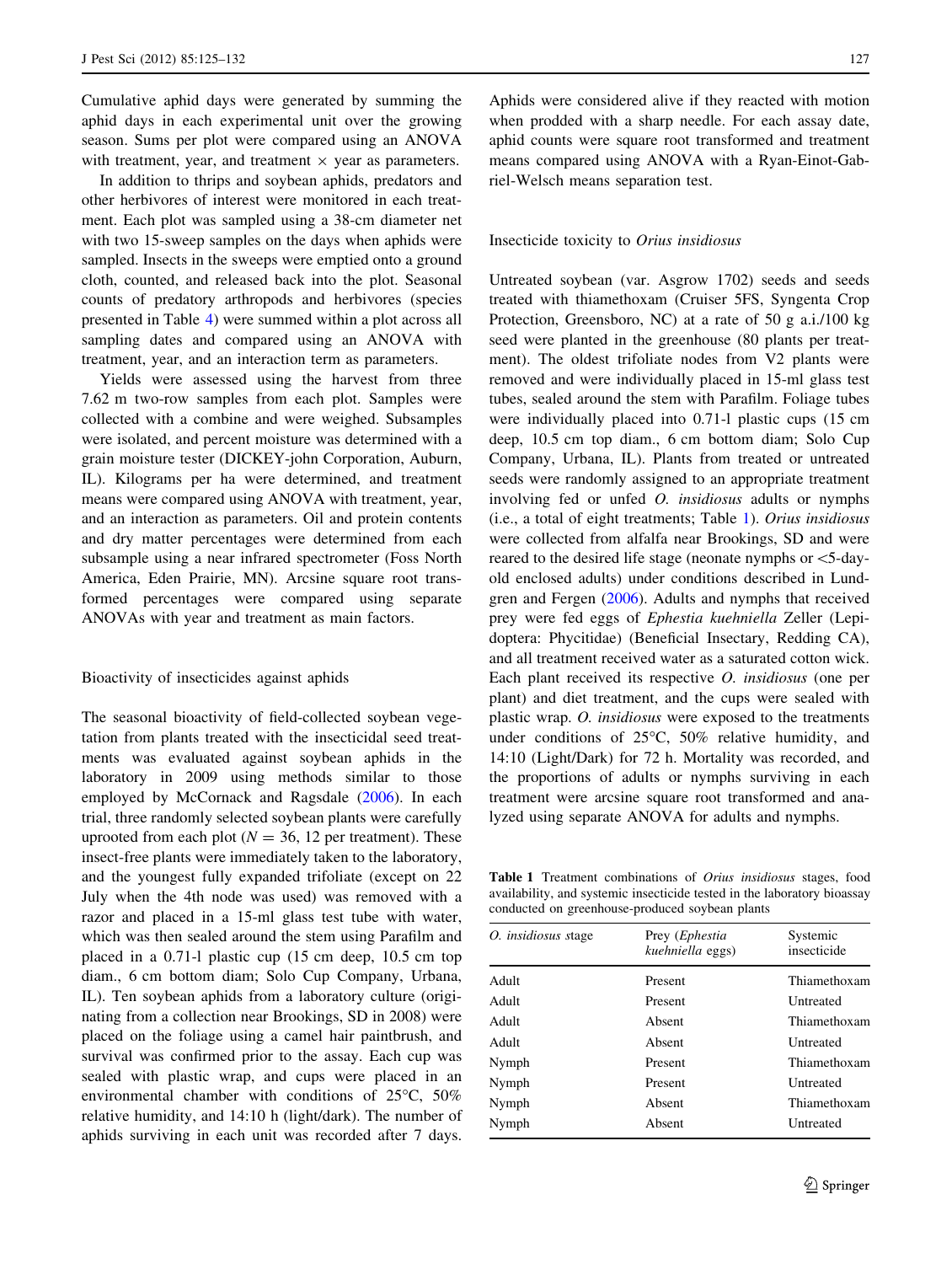## <span id="page-3-0"></span>Results

## Field experiment

# Herbivores

There were no consistent effects of insecticidal seed treatments on herbivores in soybeans. Seed treatments did not affect A. glycines season-long abundance compared to the control in 2009  $(F_{2,9} = 1.07, P = 0.38)$  or 2010  $(F_{2,9} = 1.97, P = 0.19)$  (Table 2). However, more soybean aphids were present on untreated plants on two of the sample dates, 6 and 17 July 2009, compared to the insecticidetreated plants (6 July:  $F_{2,9} = 9.84, P < 0.01; 17$  July:  $F_{2,9} = 10.97$ ,  $P < 0.01$ ) (Table 2). Aphid densities were low (less than 1% of economic injury levels) on these dates where differences were observed. In 2009, aphid populations exceeded the action threshold level (250 aphids per plant; Ragsdale et al. [2007](#page-7-0)) on the same sampling dates (12 Aug 2009) in all three treatments. In 2010, aphid numbers were low and never reached the economic injury level. When years were examined together, there was no difference among treatments in cumulative aphid days (treatment:  $F_{2,23} = 0.40$ ,  $P = 0.67$ ; year:  $F_{1,23} = 168.69$ ,  $P < 0.01$ ; treatment  $\times$  year:  $F_{2,23} = 0.21, P = 0.81$ ). Mean (SEM) cumulative aphid days were  $4,718.94 \pm 1,566.07$ ,  $4,347.04 \pm 1,535.30$ , and  $4,074.49 \pm 1,466.14$  in the untreated, imidacloprid, and thiamethoxam-treated plots (pooled across years).

There were no treatment differences in grasshopper (Orthoptera: Acrididae) abundance among treatments (treatment:  $F_{2,23} = 0.14$ ,  $P = 0.87$ ; year:  $F_{1,23} = 4.53$ ,  $P = 0.05$ ; treatment  $\times$  year:  $F_{2,23} = 0.69$ ,  $P = 0.51$ ) (Table [3](#page-4-0)). Likewise, there were no differences in thrips abundance among the treatments (treatment:  $F_{2,23} = 0.41$ ,  $P = 0.67$ ; year:  $F_{1,23} = 2.82, P = 0.11$ ; treatment  $\times$  year:  $F_{2,23} = 0.01$ ,  $P = 0.99$ ). Mean (SEM) (pooled across years) seasonal densities were  $31.33 \pm 3.03$ ,  $27.11 \pm 1.5$ 4.06, and  $28.26 \pm 3.00$  thrips per card per day for untreated, imidacloprid, and thiamethoxam-treated plots. Bean leaf beetle adults were more abundant in the untreated soybeans when data were combined from both years  $(F_{2,23} = 15.28, P < 0.01)$  $(F_{2,23} = 15.28, P < 0.01)$  $(F_{2,23} = 15.28, P < 0.01)$  (Table 3). There were significantly more C. trifurcata adults captured in 2009 than in 2010 ( $F_{1,23} = 5.09$ ,  $P = 0.04$ ). The significant interaction between year and treatment  $(F_{2,23} = 3.63,$  $P = 0.05$ ) is the result of there being no treatment effect in 2009 ( $F_{2,11} = 3.83$ ,  $P = 0.06$ ; this marginal effect was driven by a higher density of bean leaf beetle adults in the untreated plots) and there being more bean leaf beetle adults in the untreated soybeans in 2010 ( $F_{2,11} = 11.67$ ,  $P < 0.01$ ). This difference was created by elevated densities of bean leaf beetle adults on one of the late season

|                                                                              | 30 June         | $6 \mathrm{J}$ uly | $17 \text{ July}$ | $23 \text{ July}$  | 30 July           | 5 Aug               | $12 \text{ Aug}$                                                                                                                         | 18 Aug                 |
|------------------------------------------------------------------------------|-----------------|--------------------|-------------------|--------------------|-------------------|---------------------|------------------------------------------------------------------------------------------------------------------------------------------|------------------------|
| Untreated control                                                            | $0.41 \pm 0.35$ | $1.44 \pm 0.55a$   | $4.14 \pm 0.85a$  | $13.57 \pm 3.88a$  | $36.70 \pm 6.95a$ | $108.62 \pm 8.11a$  | $697.35 \pm 84.53a$                                                                                                                      | $1,062.25 \pm 128.61a$ |
| Imidacloprid                                                                 | $0.00 \pm 0.00$ | $0.12 \pm 0.11b$   | $2.06 \pm 0.57$ b | $4.94 \pm 1.04a$   | $23.62 \pm 8.58a$ | $85.27 \pm 25.26a$  | $576.5 \pm 145.32a$                                                                                                                      | $1,202.35 \pm 126.94a$ |
| Thiamethoxam                                                                 | $0.00 \pm 0.00$ | $0.05 \pm 0.05$    | $0.74 \pm 0.19b$  | $8.61 \pm 2.88a$   | $26.32 \pm 3.72a$ | $107.25 \pm 23.24a$ | $537.25 \pm 136.5a$                                                                                                                      | $1,093.75 \pm 111.63a$ |
|                                                                              |                 |                    |                   |                    |                   |                     |                                                                                                                                          |                        |
|                                                                              | 22 June         | 29 June            | 6 July            | $13 \mathrm{July}$ | $20 \text{ July}$ | 30 July             | 10 Aug                                                                                                                                   | 17 Aug                 |
| Untreated control                                                            | $0.00 \pm 0.00$ | $0.00 \pm 0.00$    | $0.31 \pm 0.12a$  | $0.52 \pm 0.30a$   | $0.29 \pm 0.06a$  | $7.15 \pm 1.07a$    | $38.80 \pm 4.50a$                                                                                                                        | 58.07 $\pm$ 11.40a     |
| Imidacloprid                                                                 | $0.01 \pm 0.01$ | $0.00 \pm 0.00$    | $0.05 \pm 0.05a$  | $0.46 \pm 0.29a$   | $0.81 \pm 0.41a$  | $4.69 \pm 0.80a$    | $39.70 \pm 7.95a$                                                                                                                        | $46.92 \pm 4.85a$      |
| Thiamethoxam                                                                 | $0.00 \pm 0.00$ | $0.00 \pm 0.00$    | $0.02 \pm 0.02a$  | $0.34 \pm 0.05a$   | $0.70 \pm 0.13a$  | $4.04 \pm 0.66a$    | $28.77 \pm 1.30a$                                                                                                                        | $38.52 \pm 6.91a$      |
| Column means within a year followed by the same letter are<br>were collected |                 |                    |                   |                    |                   |                     | not significantly different $(\alpha = 0.05, Ryan-Einot-Gabriel-Welsch test)$ . No statistics were possible for dates on which no aphids |                        |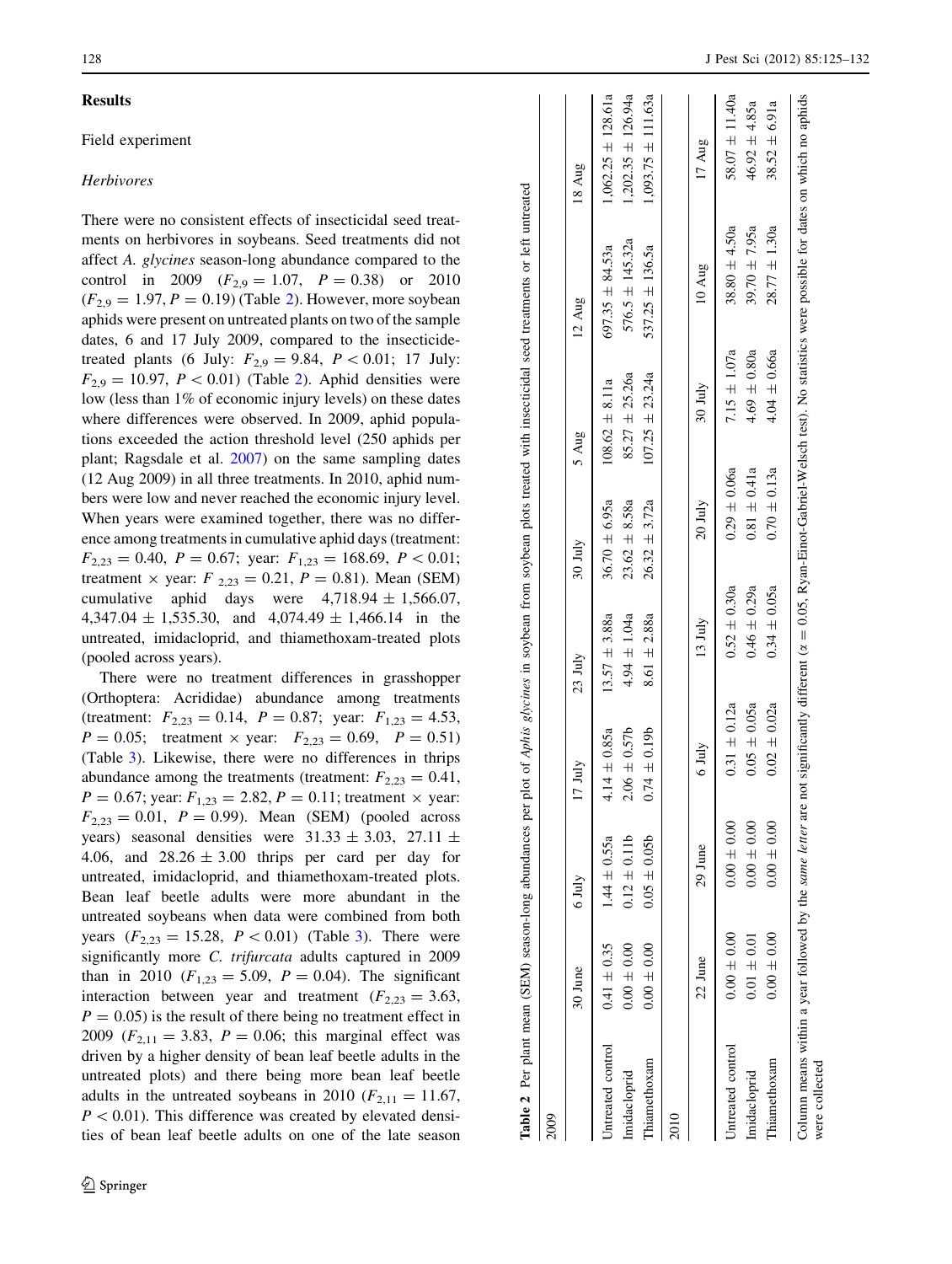<span id="page-4-0"></span>

|  |  | Table 3 Mean (SEM) seasonal sums of soybean arthropods collected per plot (pooled across 2 years) using sweep nets |  |  |  |  |  |  |  |  |  |  |
|--|--|--------------------------------------------------------------------------------------------------------------------|--|--|--|--|--|--|--|--|--|--|
|--|--|--------------------------------------------------------------------------------------------------------------------|--|--|--|--|--|--|--|--|--|--|

|                                                                     | Untreated<br>control | Imidacloprid seed<br>treatment | Thiamethoxam seed<br>treatment |
|---------------------------------------------------------------------|----------------------|--------------------------------|--------------------------------|
| Herbivores                                                          |                      |                                |                                |
| Cerotoma trifurcata (Coleoptera: Chrysomelidae)                     | $29.87 \pm 6.95a$    | $12.50 \pm 1.94b$              | $3.00 \pm 0.78$                |
| Grasshoppers (Orthoptera: Acrididae)                                | $6.50 \pm 0.98a$     | $6.75 \pm 0.80a$               | $7.75 \pm 2.94a$               |
| Predators                                                           |                      |                                |                                |
| Orius insidiosus (Hemiptera: Anthocoridae)                          | $18.25 \pm 2.54a$    | $11.87 \pm 1.62a$              | $14.87 \pm 2.59a$              |
| Nabis americoferus (Hemiptera: Nabidae)                             | $14.25 \pm 1.88a$    | $8.62 \pm 1.54b$               | $8.50 \pm 0.57$                |
| Spiders (Araneae)                                                   | $24.37 \pm 3.79a$    | $22.87 \pm 4.09a$              | $18.12 \pm 2.59a$              |
| Harvestmen (Opiliones: Phalangiidae)                                | $8.62 \pm 1.29a$     | $9.00 \pm 1.45a$               | $8.00 \pm 1.66a$               |
| Lacewing adults ( <i>Chrysoperla sp.</i> ; Neuroptera: Chrysopidae) | $5.00 \pm 0.53a$     | $2.00 \pm 0.53b$               | $2.75 \pm 0.98$ ab             |
| Chrysoperla sp. larvae                                              | $2.87 \pm 0.89a$     | $1.75 \pm 0.70a$               | $1.75 \pm 0.77a$               |
| Lady beetle adults (Coleoptera: Coccinellidae)                      | $4.87 \pm 1.17a$     | $3.37 \pm 0.92a$               | $4.25 \pm 0.75a$               |
| Lady beetle larvae                                                  | $14.50 \pm 4.32a$    | $15.00 \pm 4.94a$              | $8.87 \pm 3.13a$               |
| Total predators <sup>a</sup>                                        | $105.75 \pm 6.00a$   | $87.50 \pm 7.85$ ab            | $76.37 \pm 2.78b$              |

Means within a row followed by the *same letter* are not significantly different (Tukey's HSD test,  $\alpha = 0.05$ )

<sup>a</sup> O. insidiosus nymphs and adults, Nabis sp. adults and nymphs, Geocoris sp., spiders, harvestmen, lacewing adults and larvae, coccinellid adults and larvae, and ants

sampling dates (17 August) in the untreated control plots  $(F_{2,11} = 10.33, P < 0.01)$  (data not shown).

## Natural enemies

When all predator taxa were examined as a group, abundance was significantly greater in the untreated control than from soybeans treated with thiamethoxam (treatment:  $F_{2,23} = 6.73$ ,  $P < 0.01$ ; year:  $F_{1,23} = 2.41$ ,  $P = 0.14$ ; treatment  $\times$  year:  $F_{2,23} = 1.08$ ,  $P = 0.36$ ) (Table 3). More nabids (Hemiptera: Nabidae) were found in the untreated plots (treatment:  $F_{2,23} = 4.74$ ,  $P = 0.02$ ; year:  $F_{1,23} = 0.96$ ,  $P = 0.34$ ; treatment  $\times$  year:  $F_{2,23} = 0.59$ ,  $P = 0.56$ ). Adult lacewings (Neuroptera: Chrysopidae) were more abundant in the untreated than the imidacloprid seed treatment (treatment:  $F_{2,23} = 0.54$ ,  $P = 0.01$ ; year:  $F_{1,23} = 1.15$ ,  $P = 0.30$ ; treatment  $\times$  year:  $F_{2,23} = 2.26$ ,  $P = 0.13$ ).

Although the other predators followed a similar trend in having greater abundance in the untreated plots than in at least one of the insecticide treatments, these effects were not always significant (Table 3). No differences were found in abundances of *O. insidiosus* (treatment:  $F_{2,23} = 1.81$ ,  $P = 0.19$ ; year:  $F_{1,23} = 0.53$ ,  $P = 0.47$ ; treatment  $\times$  year:

 $F_{2,23} = 0.60, P = 0.56$ , spiders (Araneae) (treatment:  $F_{2,23} = 1.27$ ,  $P = 0.30$ ; year:  $F_{1,23} = 13.06$ ,  $P < 0.01$ ; treatment  $\times$  year:  $F_{2,23} = 0.27$ ,  $P = 0.76$ ), Phalangium *opilio* (Opiliones: Phalangiidae) (treatment:  $F_{2,23} = 0.17$ ,  $P = 0.85$ ; year:  $F_{1,23} = 11.85$ ,  $P < 0.01$ ; treatment  $\times$  year:  $F_{2,23} = 0.02$ ,  $P = 0.98$ ), Chrysoperla sp. larvae (Neuroptera: Chrysopidae) (treatment:  $F_{2,23} = 0.82$ ,  $P = 0.45$ ; year:  $F_{1,23} = 1.72, P = 0.21$ ; treatment  $\times$  year:  $F_{2,23} = 3.06$ ,  $P = 0.07$ ), coccinellid larvae (Coleoptera: Coccinellidae) (treatment:  $F_{2,23} = 2.72$ ,  $P = 0.09$ ; year:  $F_{1,23} = 66.39$ ,  $P \lt 0.01$ ; treatment  $\times$  year:  $F_{2,23} =$ 1.26,  $P = 0.31$ ), or coccinellid adults (treatment:  $F_{2,23} =$ 0.91,  $P = 0.42$ ; year:  $F_{1,23} = 10.80$ ,  $P < 0.01$ ; treatment  $\times$  year:  $F_{2,23} = 1.22, P = 0.32$ ) (Table 3).

## Crop performance

Soybean yields were similar in all treatments and were significantly higher in 2009 than in 2010 (treatment:  $F_{2,18} = 0.14$ ,  $P = 0.88$ ; year:  $F_{1,18} = 18.22$ ,  $P < 0.001$ ; treatment  $\times$  year:  $F_{2,18} = 0.03$ ,  $P = 0.97$ ) (Table 4). Although there were differences in seed quality between years (Dry matter:  $F_{1,23} = 14.62$ ,  $P < 0.01$ ; Oil:  $F_{1,23} = 150.08, P < 0.01;$  Protein:  $F_{1,23} = 9.78, P < 0.01$ ),

Table 4 Soybean yield and quality per plot from insecticide-treated seed and an untreated control

| kg/ha            | Dry matter        | Oil               | Protein           |
|------------------|-------------------|-------------------|-------------------|
| $3.346 \pm 169a$ | 93.56 $\pm$ 0.39a | $18.54 \pm 0.15a$ | $38.02 \pm 0.28a$ |
| $3,438 \pm 195a$ | $93.87 \pm 0.36a$ | $18.61 \pm 0.17a$ | $37.93 \pm 0.30a$ |
| $3.338 \pm 227a$ | $93.68 \pm 0.37a$ | $18.56 \pm 0.18a$ | $38.04 \pm 0.29a$ |
|                  |                   |                   |                   |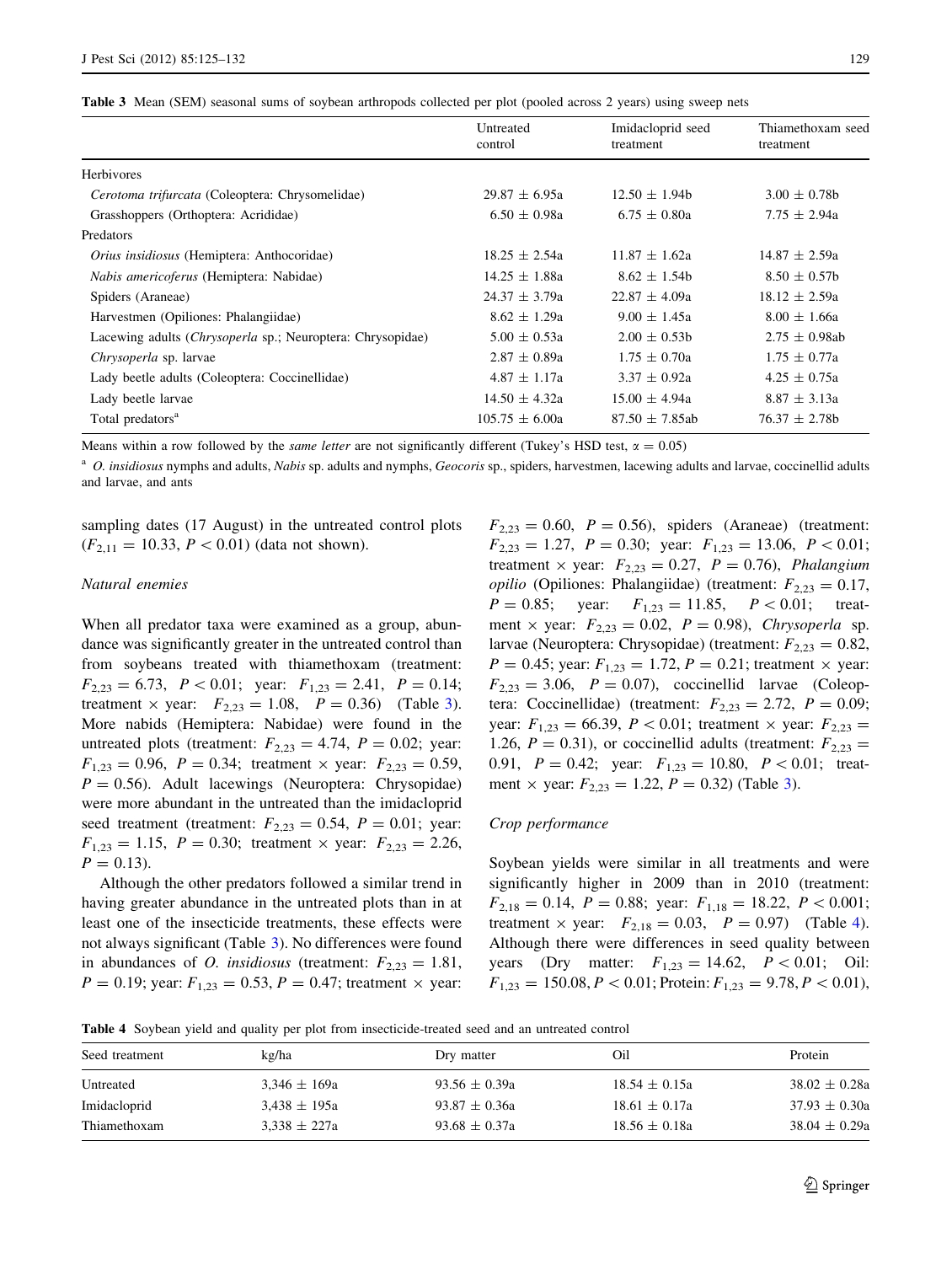<span id="page-5-0"></span>there were no significant interactions between treatment and year (dry matter:  $F_{2,23} = 0.73$ ,  $P = 0.49$ ; Oil:  $F_{2,23} = 0.33$ ,  $P = 0.72$ ; Protein:  $F_{2,23} = 0.001$ ,  $P = 0.99$ ). When years were combined, there were no differences among treatments in seed quality (dry matter:  $F_{2,23} = 0.28$ ,  $P = 0.76$ ; Oil:  $F_{2,23} = 0.37, P = 0.69;$  Protein:  $F_{2,23} = 0.11, P = 0.90$ .

### Bioactivity of insecticides against aphids

In 2009, bioactivity of the field-collected foliage with seed treatments had dissipated against soybean aphids by 30 June, which was approximately 45 days after planting. There were more aphids on soybean trifoliates taken from the untreated plots on 10 and 24 June after 7 days than trifoliates from either seed treatment (10 June:  $F_{2,33} = 96.06, P < 0.01; 24$ June:  $F_{2,33} = 15.06, P < 0.01)$  (Fig. 1). Aphids survived and reproduced equally well on treated and untreated plants after 30 June (30 June:  $F_{2,33} = 0.50$ ,  $P = 0.61$ ; 15 July:  $F_{2,33} = 0.12, P = 0.88; 22 \text{ July: } F_{2,33} = 1.71, P = 0.20$ (Fig. 1).

## Insecticide toxicity to Orius insidiosus

Orius insidiosus adults provided prey had higher survival than those with only water after 72 h  $(F_{1,76} = 12.38,$  $P < 0.01$ ) (Fig. 2). More adults exposed to soybean foliage from plants treated as seeds with thiamethoxam died than those exposed to untreated control plants ( $F_{1,76} = 14.02$ ,  $P < 0.01$ ) (Fig. 2); however, there was no interaction between the presence of food and thiamethoxam seed treatment on adult mortality  $(F_{1,76} = 1.34, P = 0.25)$ . Nymphal survival after 72 h was not affected by the



Fig. 1 Mean (SEM) number of surviving aphids after exposure for 7 days to soybean foliage from field-collected plants from the experimental plots. Bars within a date with the same letter are not significantly different ( $\alpha = 0.05$ ; Ryan-Einot-Gabriel-Welsch multiple comparison test). NS indicates treatments with similar means (not significant)



Fig. 2 Survival of *Orius insidiosus* adults and nymphs on soybean grown from thiamethoxam-treated and untreated seed in the absence and presence of prey (Ephestia kuehniella eggs). Prey-fed adults survived better than those without prey, and those exposed to thiamethoxam experienced higher mortality than those that were not exposed. Nymphs fed prey survived as well as those without prey, but thiamethoxam increased mortality for both prey treatments. See text for supporting statistics

presence of prey  $(F_{1,76} = 3.42, P = 0.07)$  (Fig. 2). Nymphs exposed to soybean from thiamethoxam-treated seeds had lower survival than those placed on untreated soybean  $(F_{1,76} = 27.99, P < 0.01)$  (Fig. 2). There was no interaction between the presence of food and neonicitinoid seed treatment affecting nymphal survival ( $F_{1,76} = 0.44$ ,  $P = 0.51$ .

#### **Discussion**

The current study confirms earlier reports that insecticidal seed treatments on soybean provide minimal or no benefits to producers, and both the laboratory and field results add to the discussion by suggesting that generalist predators may be reduced by thiamethoxam seed treatments. Given that conserving and combining endemic generalist predators with compatible pest management tactics is a cornerstone of IPM, prescriptive use of systemic insecticides when they have little or no effects on target pests seems a poor strategy. Moreover, our estimates are that current insecticidal seed treatments unnecessarily cost producers approximately \$12–15 per acre (M.P.S. personal communications with local seed dealers). We recommend that producers avoid insecticidal seed treatments in soybeans and apply foliar insecticides only when pests exceed regionally recommended treatment thresholds (Ragsdale et al. [2007\)](#page-7-0).

Populations of soybean aphids, grasshoppers, and thrips were unaffected by insecticidal seed treatments; bean leaf beetle populations were reduced by insecticidal seed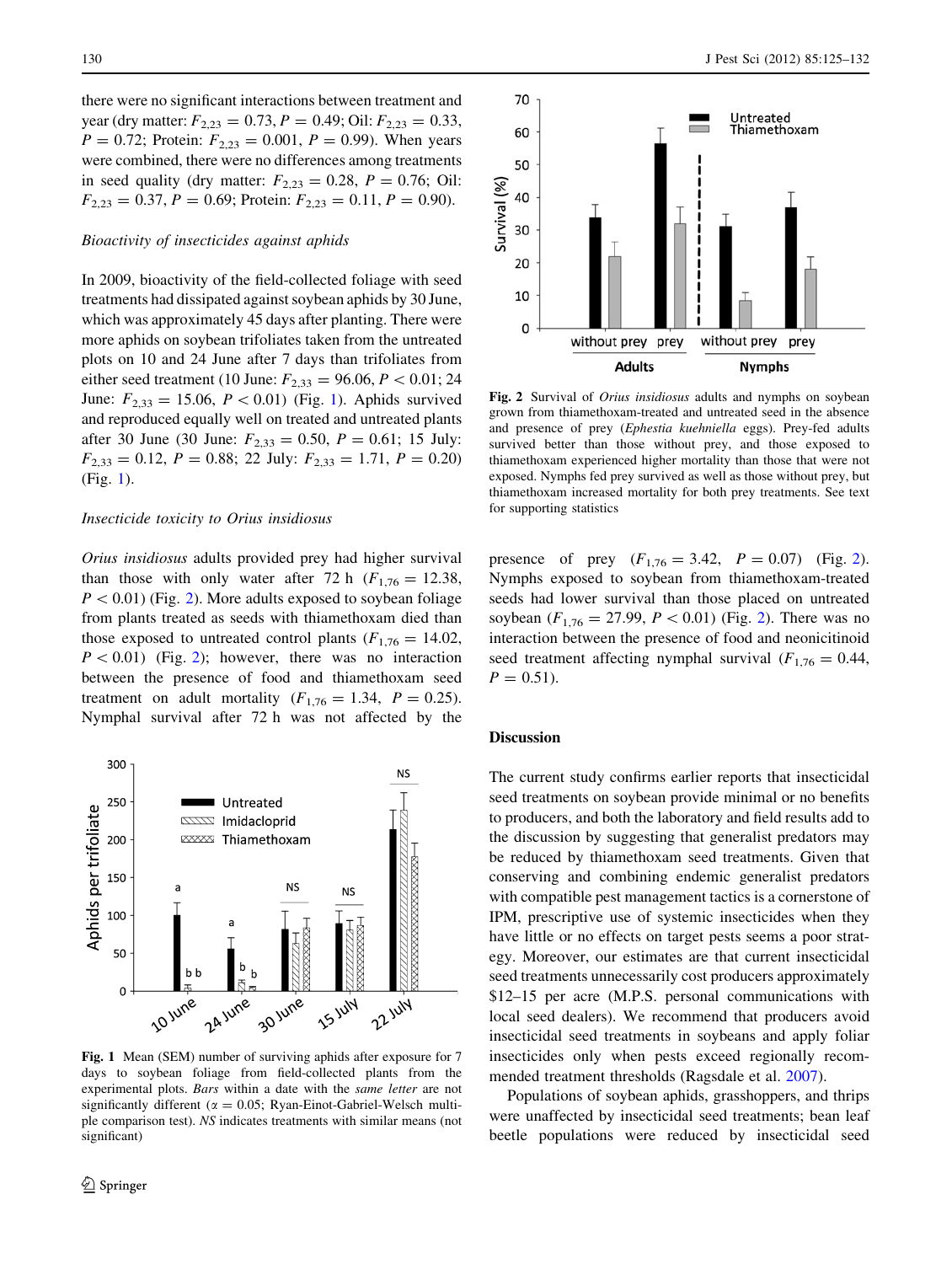treatments, but these reductions did not provide any yield benefits. Since its invasion of SD in 2001, soybean aphid typically establishes in soybean fields of our region in late June at the earliest and typically will only exceed economic thresholds after August 1 (for example, Table [2](#page-3-0)). The bioassay using field-collected plant material indicates that all bioactivity of the insecticidal seed treatments against soybean aphids had largely disappeared from plants between 15 and 22 July (Fig. [1](#page-5-0)), which suggests that the insecticide is gone before economically threatening populations occur. This supports a previous trial by McCornack and Ragsdale [\(2006](#page-7-0)), which showed all bioactivity of the seed treatments had left the plants in the field within 49 days of planting. Moreover, aphid populations in the field were similar in all three treatments of the current study, reconfirming that the insecticide treatments had no measurable bioactivity against aphid populations in the field. Other work, conducted throughout North America, has shown that soybean aphid populations are either unaffected by insecticide seed treatments or that yield benefits are achieved more economically using foliar applications of insecticides as needed (McCornack and Ragsdale [2006;](#page-7-0) Cox et al. [2008;](#page-7-0) Johnson et al. [2009;](#page-7-0) Ohnesorg et al. [2009\)](#page-7-0) .

Other pest populations varied in their responses to insecticidal seed treatments, but none of these interactions led to differences in crop yield. Populations of thrips and grasshoppers, two sporadic or occasional pests of soybeans were entirely unaffected by the insecticidal seed treatment. Bean leaf beetle populations were reduced by insecticidal seed treatments, but only during the latter part of the season. The timing of the observed reductions is coincident with the emergence of the summer generation of bean leaf beetles in our region (Riedell et al. [2005](#page-7-0)). Because much of the bioactivity of the seed treatments had left the plants by this stage, we speculate that the insecticidal seed treatment had some benefits against the immature stage of bean leaf beetles that feeds subterraneously on soybean nodules (Lundgren and Riedell [2008\)](#page-7-0). Soybean seed treatments have been observed to reduce bean leaf beetle populations in soybeans in other regions as well (Dr. Eileen Cullen, personal communications). In spite of the higher bean leaf beetle populations in the untreated plots, populations were below economic thresholds in both treatments in both years and we found no effects of soybean seed treatments on soybean yield or quality (Table [3\)](#page-4-0).

Although pest populations were largely unaffected by the insecticidal seed treatments, we found that the generalist predator community in the soybean foliage was reduced by approximately 25% by the thiamethoxam treatment (Table [3](#page-4-0)). To our knowledge, this is the first documentation of this reduction in predator populations brought about by insecticidal seed treatments. Ohnesorg et al. ([2009\)](#page-7-0) did not find a similar pattern when they examined the effects of seed applied insecticides, but in this study, foliar insecticides were also applied and reduced natural enemy abundance. Within this guild of generalist predators, nearly all taxa were reduced by some degree by at least one of the insecticidal seed treatments. However, the only taxa which were significantly reduced when  $\alpha = 0.05$  were Nabidae (likely Nabis americoferus Carayon, J.G. Lundgren, personal observation) and *Chrysoperla* sp. Other studies have found that imidacloprid and thiamethoxam systemic insecticides can harm beneficial predators in other study systems by reducing survival, decreasing development rates, and reducing fecundity (Smith and Krischik [1999](#page-7-0); Stapel et al. [2000;](#page-7-0) Al-Deeb et al. [2001](#page-7-0); Krischik et al. [2007](#page-7-0); Rogers et al. [2007](#page-7-0); Lundgren [2009\)](#page-7-0). Given that background prey populations were largely equivalent among the treatments (see above), we suspect that the systemic insecticides were having direct toxic effects on the predators, either through contact or through facultative omnivory on the soybean plants themselves (Lundgren [2009\)](#page-7-0). Chrysoperla and Nabis (as well as many other generalist predators) are both strongly omnivorous (Stoner [1972](#page-7-0); Canard [2001](#page-7-0)), and the laboratory assay with O. insidiosus suggests that a major mechanism for why predators were reduced in the thiamethoxam-treated soybeans is that they were feeding on soybean that contained insecticide. In the laboratory assay, O. insidiosus adults and nymphs had lower survival on plants with thiamethoxam seed treatments than on untreated plants. Two experimental observations lend credence to our hypothesis that this mortality is largely based on plant consumption by the predators. First, we found that adding prey to the plants increased the survival of O. insidiosus adults, suggesting that this insect shifted its diet to prey from plant tissue thus reducing insecticidal exposure (Fig. [2\)](#page-5-0). Also, the nymphal stage of *O. insidiosus* is strongly dependent on plant tissue for nutrition (Lundgren et al. [2008](#page-7-0); Seagraves and Lundgren [2010](#page-7-0)), and we found that nymphal survival was more affected by the thiamethoxam treatment (Fig. [2\)](#page-5-0). Prey availability did not affect the survival of these nymphs, which likely are more reliant on plant nutrients than the adult stage. The avoidance of a systemic insecticide by *O. insidiosus* adults when prey was available suggests toxicity is due to plant feeding and has been observed in other studies (Feese and Wilde [1975](#page-7-0); Al-Deeb et al. [2001\)](#page-7-0). It is important to note that while O. insidiosus field populations were reduced by approximately 35 and 19% by imidacloprid and thiamethoxam seed treatments, these deviations from the untreated control were not significant. This research not only confirms that insecticidal seed treatments have little effect on the key pest of soybeans, but also suggests that this prescriptive use of some of these insecticides may harm long-term IPM of soybean pests by reducing the abundance of their key natural enemies.